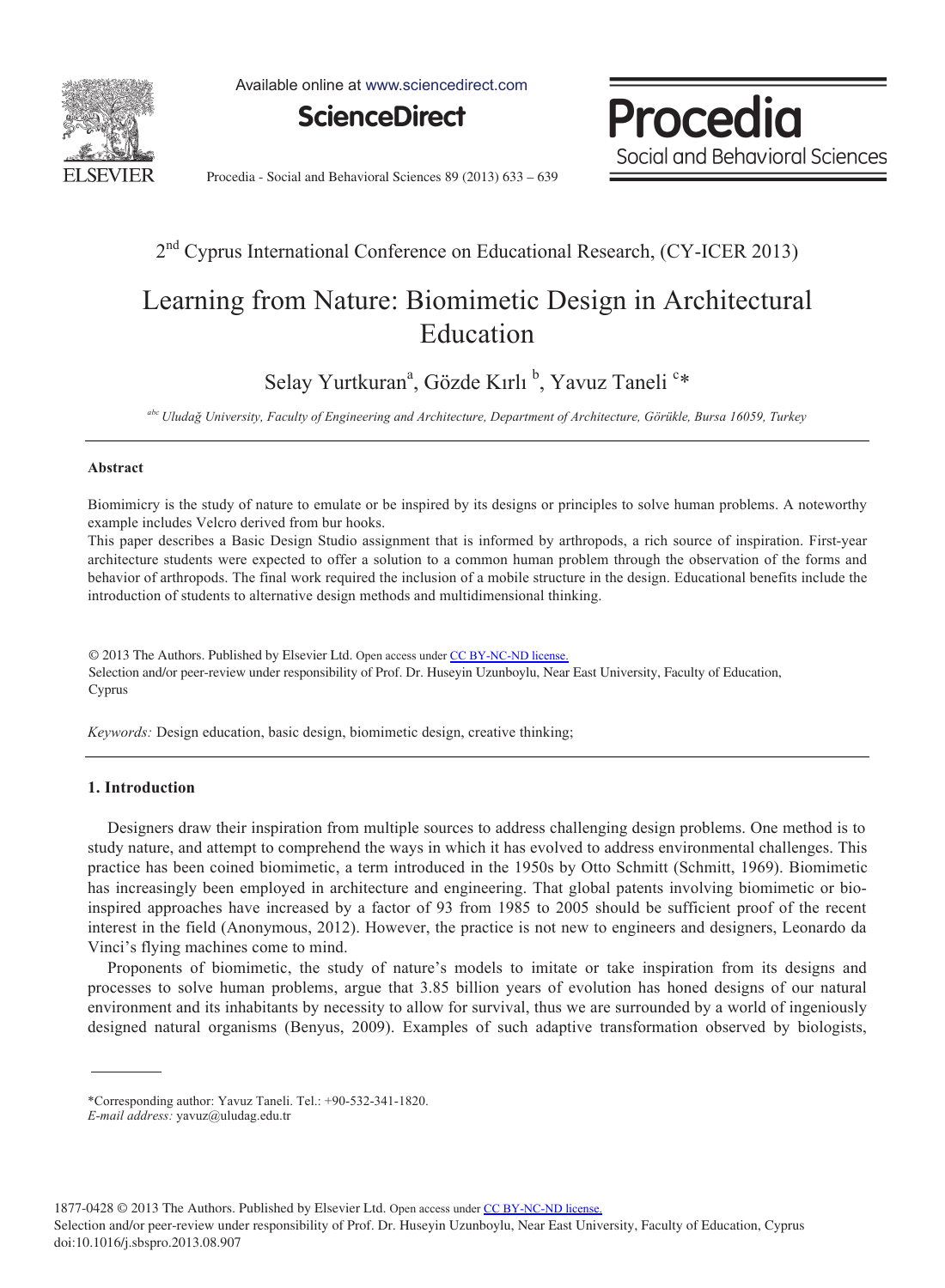zoologists, botanists, geneticists, and biomechanics researchers (GalhaBártolo & Bártolo, 2002). What remains is to extract this information in meaningful ways.

Multiple approaches to the utilization of biomimetic as a design process are discussed in literature. These methods either: (1) identify a design problem and examine ways other organisms or ecosystems have solved it, or (2) identify a specific trait in an organism or ecosystem and translate that into a design that responds to a human problem. The former may be referred to as a top-down, problem based approach, or "design looking to biology", and the latter a solution based, bottom-up approach, or "biology influencing design" approach (El-Zeiny, 2012; Zari, 2007).

For either of the stated approaches to function, a framework for the application of bio mimicry is necessary. Varying perspectives are offered in literature. For instance: form, process, and ecosystem have been identified as different levels of mimicry (Anonymous, 2012). Other classifications with multiple dimensions are also explored: organism, behavior, and ecosystem (Zari, 2007). In essence, a design may imitate the characteristics of an individual organism, it may be inspired by how the organism behaves, or the design may draw from the entire ecosystem of an organism and its surroundings.

### **2. Biomimetic in Architectural Education**

Schön (1985) contends that the design studio environment is a place for students to learn both about designing and about learning to design. To achieve effective learning, Schön (1988) suggests, the architecture studio becomes an environment where the "real world of practice" is replicated without the pressures associated with the professional world. Students learn by doing, as they seek to achieve competency in the field, by mastering its instruments and methods (Schön, 1988).

Biomimetics suggested by multiple authors to hold value as an inspiration to the practice of architecture (Berkebile& McLennan, 2004; El-Zeiny, 2012; Knippers& Speck, 2012; Panchuk, 2006; Stachelberger, Gruber, &Gebeshuber, 2011; Yowell, 2011; Zari, 2007). Building on Schön's contention, biomimetic should become an invaluable tool for teaching architecture.

The authors of this paper have determined that arthropods, with a 5-10 million estimated number of species (Ødegaard, 2000) and 500 million years of evolution, could serve as the ideal tool to aid in a studio project. Arthropods, from Greek "jointed leg," include arachnids, insects, millipedes, centipedes, crustaceans, as well as other invertebrate animals with jointed, external skeletons.

Students are guided through a design exercise utilizing a solution-based, bottom-up, "biology influencing design" approach (El-Zeiny, 2012). The exercise involved (1) identifying an arthropod for a solution-based approach, (2) defining the biological solution, (3) extracting biological principles, (4) reframing the solution, (5) searching for a problem, (6) defining the problem, and (7) applying the biomimetic principles to the design problem.

The Basic Design Studio exercise is outlined below.

### *2.1. Exercise: Reinterpretation of Arthropods in the Context of Architectural Articulation*

Research and utilization of bio mimicry has gained momentum in recent years; however, is not new to engineers and designers. Leonardo da Vinci's flying machines serve as an example.

The "Arthropods-Architectural Articulation" exercise aims to guide first-year architecture students in designing a mobile space for humans through the study of arthropods. To grasp the concept of "articulation" Basic Design Studio participants study arthropods' modes of movement that correspond to their structural peculiarities, how they have evolved to adapt to environmental factors, and the advantages of their segmented bodies.

The exercise is among a number of studio projects that aim to achieve the goals of the Basic Design 2 course; namely, to attain 3-dimensional thinking and problem solving skills, and be able to transfer these skills to the process of solving architectural design problems. Other topics covered through the semester include: transparency/light, sound, smell, adjunction, kinesthetic-space perception, time-space perception, color, biomimetic, design utopia and the city, creativity techniques, and verbal (semantic and typographic) as well as visual (digital and